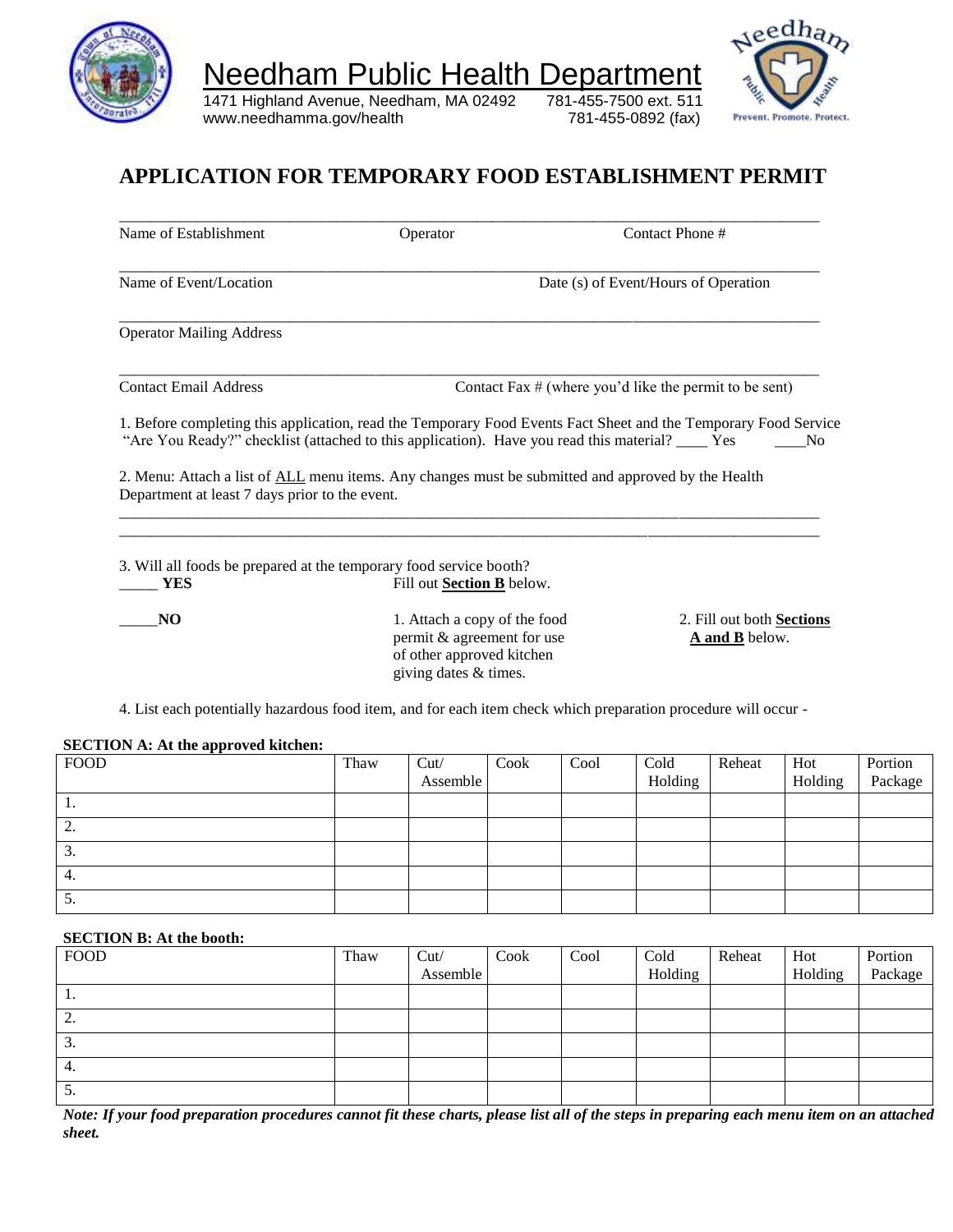

Needham Public Health Department<br>1471 Highland Avenue, Needham, MA 02492 781-455-7500 ext. 511

1471 Highland Avenue, Needham, MA 02492 781-455-7500 ext. 511<br>www.needhamma.gov/health 781-455-0892 (fax) www.needhamma.gov/health



| 5. Food/Beverage Sources:                                                                                                                                                                                                                                                                                                                                                |  |  | (Establishment(s) of where food was purchased.)                                                             |  |  |  |  |      |  |  |                                                                                                                               |
|--------------------------------------------------------------------------------------------------------------------------------------------------------------------------------------------------------------------------------------------------------------------------------------------------------------------------------------------------------------------------|--|--|-------------------------------------------------------------------------------------------------------------|--|--|--|--|------|--|--|-------------------------------------------------------------------------------------------------------------------------------|
|                                                                                                                                                                                                                                                                                                                                                                          |  |  | Source & storage of water/ice:                                                                              |  |  |  |  |      |  |  |                                                                                                                               |
|                                                                                                                                                                                                                                                                                                                                                                          |  |  |                                                                                                             |  |  |  |  |      |  |  |                                                                                                                               |
|                                                                                                                                                                                                                                                                                                                                                                          |  |  |                                                                                                             |  |  |  |  |      |  |  |                                                                                                                               |
| 6. Draw a sketch of the booth, below.                                                                                                                                                                                                                                                                                                                                    |  |  |                                                                                                             |  |  |  |  |      |  |  |                                                                                                                               |
|                                                                                                                                                                                                                                                                                                                                                                          |  |  |                                                                                                             |  |  |  |  |      |  |  | 7. Are you aware of the Needham BOH Trans Fat Regulation? ______ Yes _______ No (If no, please inquire about our regulation.) |
| I certify that I an familiar with 105CMR590.000 Minimum Sanitation Standards for Food Establishments - Chapter X, Federal<br>1999 Food Code and the above described establishment will be operated and maintained in accordance with the regulations.                                                                                                                    |  |  |                                                                                                             |  |  |  |  |      |  |  |                                                                                                                               |
| Applicants signature                                                                                                                                                                                                                                                                                                                                                     |  |  |                                                                                                             |  |  |  |  | Date |  |  |                                                                                                                               |
| A. Draw the location and identify all equipment including handwash facilities, dishwash facilities, ranges, refrigerators, worktables,<br>B. Describe floors, wall and ceiling surfaces: Universe of the state of the state of the state of the state of the state of the state of the state of the state of the state of the state of the state of the state of the sta |  |  | food/single service storage, etc. (A certificate from the Fire Department is required for all open flames.) |  |  |  |  |      |  |  |                                                                                                                               |
|                                                                                                                                                                                                                                                                                                                                                                          |  |  |                                                                                                             |  |  |  |  |      |  |  |                                                                                                                               |
|                                                                                                                                                                                                                                                                                                                                                                          |  |  |                                                                                                             |  |  |  |  |      |  |  |                                                                                                                               |
|                                                                                                                                                                                                                                                                                                                                                                          |  |  |                                                                                                             |  |  |  |  |      |  |  |                                                                                                                               |
|                                                                                                                                                                                                                                                                                                                                                                          |  |  |                                                                                                             |  |  |  |  |      |  |  |                                                                                                                               |
|                                                                                                                                                                                                                                                                                                                                                                          |  |  |                                                                                                             |  |  |  |  |      |  |  |                                                                                                                               |
|                                                                                                                                                                                                                                                                                                                                                                          |  |  |                                                                                                             |  |  |  |  |      |  |  |                                                                                                                               |
|                                                                                                                                                                                                                                                                                                                                                                          |  |  |                                                                                                             |  |  |  |  |      |  |  |                                                                                                                               |
|                                                                                                                                                                                                                                                                                                                                                                          |  |  |                                                                                                             |  |  |  |  |      |  |  |                                                                                                                               |
|                                                                                                                                                                                                                                                                                                                                                                          |  |  |                                                                                                             |  |  |  |  |      |  |  |                                                                                                                               |
|                                                                                                                                                                                                                                                                                                                                                                          |  |  |                                                                                                             |  |  |  |  |      |  |  |                                                                                                                               |
|                                                                                                                                                                                                                                                                                                                                                                          |  |  |                                                                                                             |  |  |  |  |      |  |  |                                                                                                                               |
|                                                                                                                                                                                                                                                                                                                                                                          |  |  |                                                                                                             |  |  |  |  |      |  |  |                                                                                                                               |

Health Department Comments:

Permit approved by: Date

Copy to Applicant: \_\_\_\_\_ In Person \_\_\_\_\_Mailed Date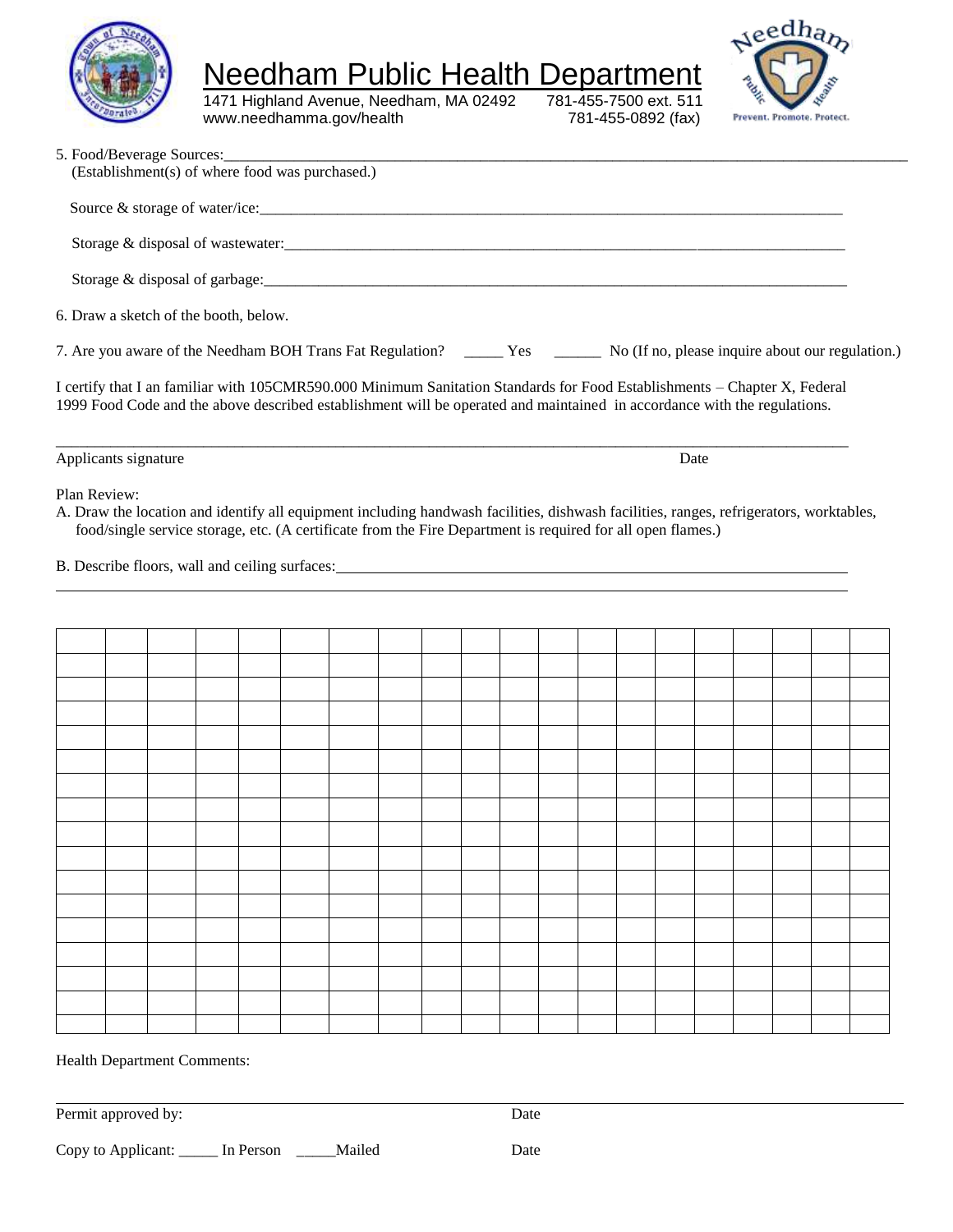

1471 Highland Avenue, Needham, MA 02492 781-455-7500 ext. 511 www.needhamma.gov/health 781-455-0892 (fax)



**TEMPORARY FOOD EVENTS FACT SHEET**

## **What You Need to Know for a Safe and Successful Event**

#### **TEMPERATURES**

- Exequence Keep your hot foods hot at  $140^{\circ}$ F or higher
- Exerc<br/>your cold food cold at  $40^{\circ}$ F or below
- $\bullet$  Micro-organisms grow best on food between 40°F to 140°F, the temperature danger zone.
- Calibrated thermometers MUST be brought to or be available at the event location.

### **TRANSPORTING AND HOT HOLDING**

- There is **NO re-heating** of food at the event (unless your event location has a full service kitchen).
- Cook or rapidly re-heat to 165°F or higher at YOUR BUSINESS LOCATION then transport the HOT food (no less than  $140^{\circ}$ F) to the EVENT.
- **NOTE:** If food is NOT being delivered in a refrigerated truck/hot-holding truck, the individual(s) responsible for transporting the food MUST pick up the food **1 HOUR OR LESS** before serving - - NO EXCEPTIONS WILL BE ALLOWED! The food must be picked up and taken directly to the event.
- Maintain the temperature at a minimum of  $140^{\circ}$ F during transportation.
- Hot hold to a temperature no less than 140<sup>o</sup>F while serving at the location. *(Temperatures must be taken just before serving to ensure that the required temperatures are met. If required temperatures are not met, the foods must be re-heated and then rechecked before serving.)*
- Keep your foods covered to maintain the heat and check the temperature with a thermometer. (Thermometers MUST be available at the event location.)

#### **COLD HOLDING**

 Hold your foods that require refrigeration (meats, pastries - cheese cakes, cream puffs, quiches) on ice bury wrapped food items in ice. Transport in coolers.

**EQUIPMENT CHECKLIST** (YOU MUST have these items available at the event)

 Gloves (NOW **strongly enforced** if handling ready to eat foods.) All food prep workers that work directly with the food MUST wear gloves and change them often. NO BARE HAND CONTACT WITH THE FOOD IS ALLOWED!

 $\Box$  Hats/hair restraints MUST be worn by all food handlers on site at all times.

 $\Box$  Food Utensils Dispensers MUST be used - tongs, forks, spatulas, service papers (wraps), napkins, etc. (NOTE: Enough utensils must be available FOR EACH food item on site.)

- $\Box$  Calibrated Stem Type Thermometers
- $\Box$  Sneeze Guards or covered or individually wrapped items
- $\Box$  Sanitizer sprays and Disposable Towels to wipe down food contact surfaces.

#### **REMEMBER – NO EATING IS ALLOWED WHILE HANDLING FOOD**!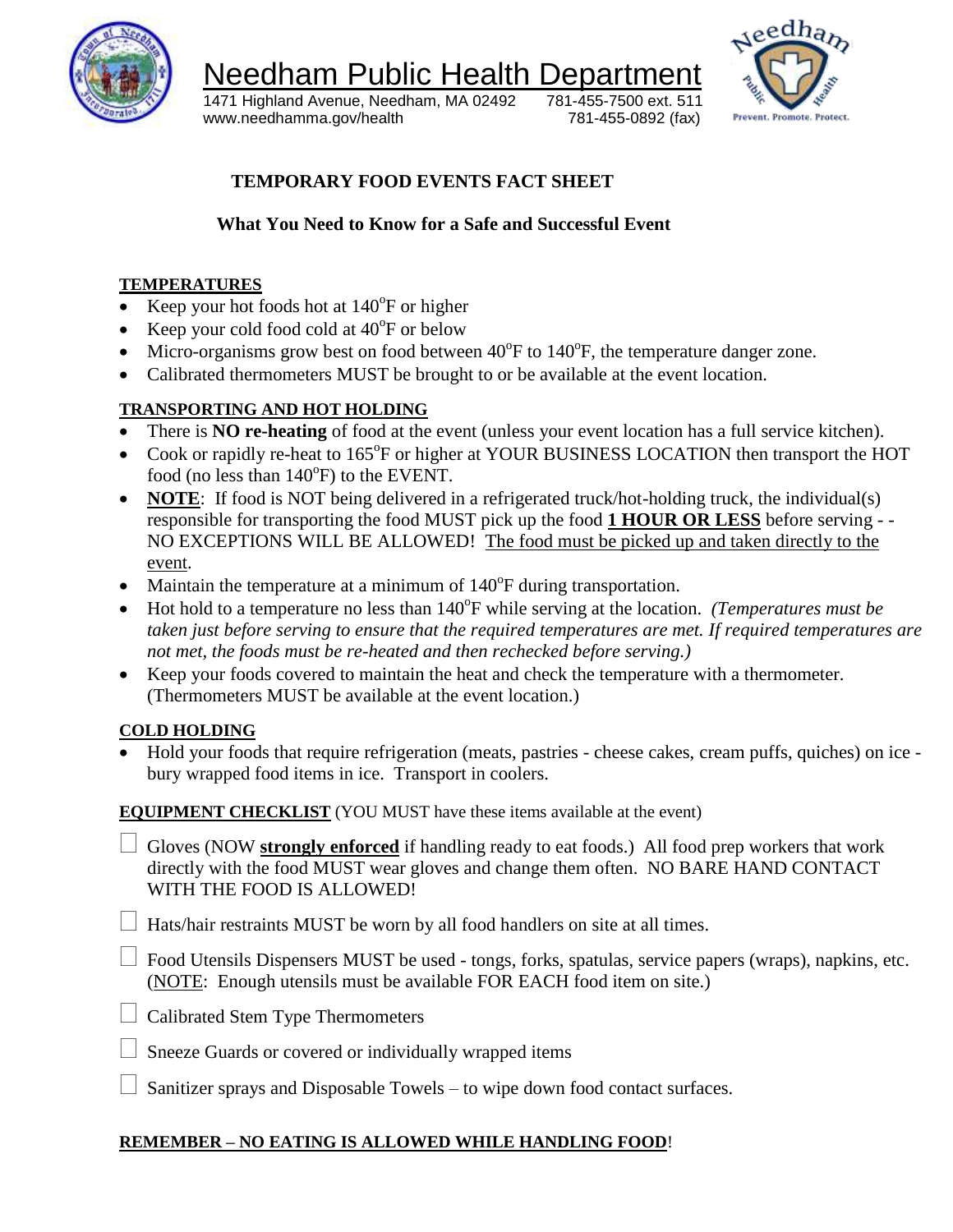

1471 Highland Avenue, Needham, MA 02492 781-455-7500 ext. 511 www.needhamma.gov/health 781-455-0892 (fax)



**Massachusetts Department of Public Health Food Protection Program Temporary Food Establishment Operations Are You Ready?**

Use this guide as a checklist to verify compliance with MA food safety regulations.

**Application** Submit a completed temporary food establishment application to the Local Board of Health a minimum of 30 days prior to the event.

#### **FOOD & UTENSIL STORAGE AND HANDLING**

|   | $\Box$ Dry Storage      | Keep all food, equipment, utensils and single service items stored above the floor on pallets or<br>shelving, and protected from contamination.                                                                                                                                                                                                     |
|---|-------------------------|-----------------------------------------------------------------------------------------------------------------------------------------------------------------------------------------------------------------------------------------------------------------------------------------------------------------------------------------------------|
|   | Cold Storage            | Keep potentially hazardous foods at or below 41°/45°F. An effectively insulated container with<br>sufficient coolant may be approved by the board of health for storage of less hazardous foods, or<br>use at events of short duration.                                                                                                             |
| ⊔ | Hot Storage             | Use hot food storage units when necessary to keep potentially hazardous foods at or above $140^{\circ}$ F.                                                                                                                                                                                                                                          |
|   | Thermometers            | Use a food thermometer to check temperatures of both hot and cold potentially hazardous food.                                                                                                                                                                                                                                                       |
| ⊔ | Wet Storage             | Wet storage of canned or bottled non-potentially hazardous beverages is acceptable when the<br>water contains at least 10 ppm of available chlorine and the water is changed frequently to keep<br>the water clean.                                                                                                                                 |
|   | <b>Food Display</b>     | Protect food from customer handling, coughing, or sneezing by wrapping, sneeze guards or other<br>effective barriers.                                                                                                                                                                                                                               |
|   |                         | Post consumer advisories for raw or undercooked animal foods.                                                                                                                                                                                                                                                                                       |
|   | <b>Food Preparation</b> | Food employees must use utensils, disposable papers, disposable gloves or any other means<br>approved by the board of health to prevent bare hand contact with ready-to-eat food.                                                                                                                                                                   |
|   |                         | Protect all storage, preparation, cooking and serving areas from contamination.                                                                                                                                                                                                                                                                     |
|   |                         | Obtain food from an approved source. Potentially hazardous foods and perishable items may not<br>be prepared in residential kitchens.                                                                                                                                                                                                               |
|   | <b>PERSONNEL</b>        |                                                                                                                                                                                                                                                                                                                                                     |
|   | $\Box$ Person in Charge | There must be one designated person in charge at all times responsible for compliance with the<br>regulations. Check with your local board of health for food protection management certification<br>requirements.                                                                                                                                  |
|   | Handwashing             | A minimum two-gallon insulated container with a spigot, basin, soap and disposable towels shall<br>be provided for handwashing. The container shall be filled with warm water 100° to 120°F. A<br>handwashing sign must be posted.                                                                                                                  |
|   | Health                  | The person-in-charge must tell food employees that if they are experiencing vomiting and/or<br>diarrhea, or have been diagnosed with a disease transmissible through food, they cannot work with<br>food or clean equipment and utensils. Infected cuts and lesions on fingers or hands must be<br>covered and protected with waterproof materials. |